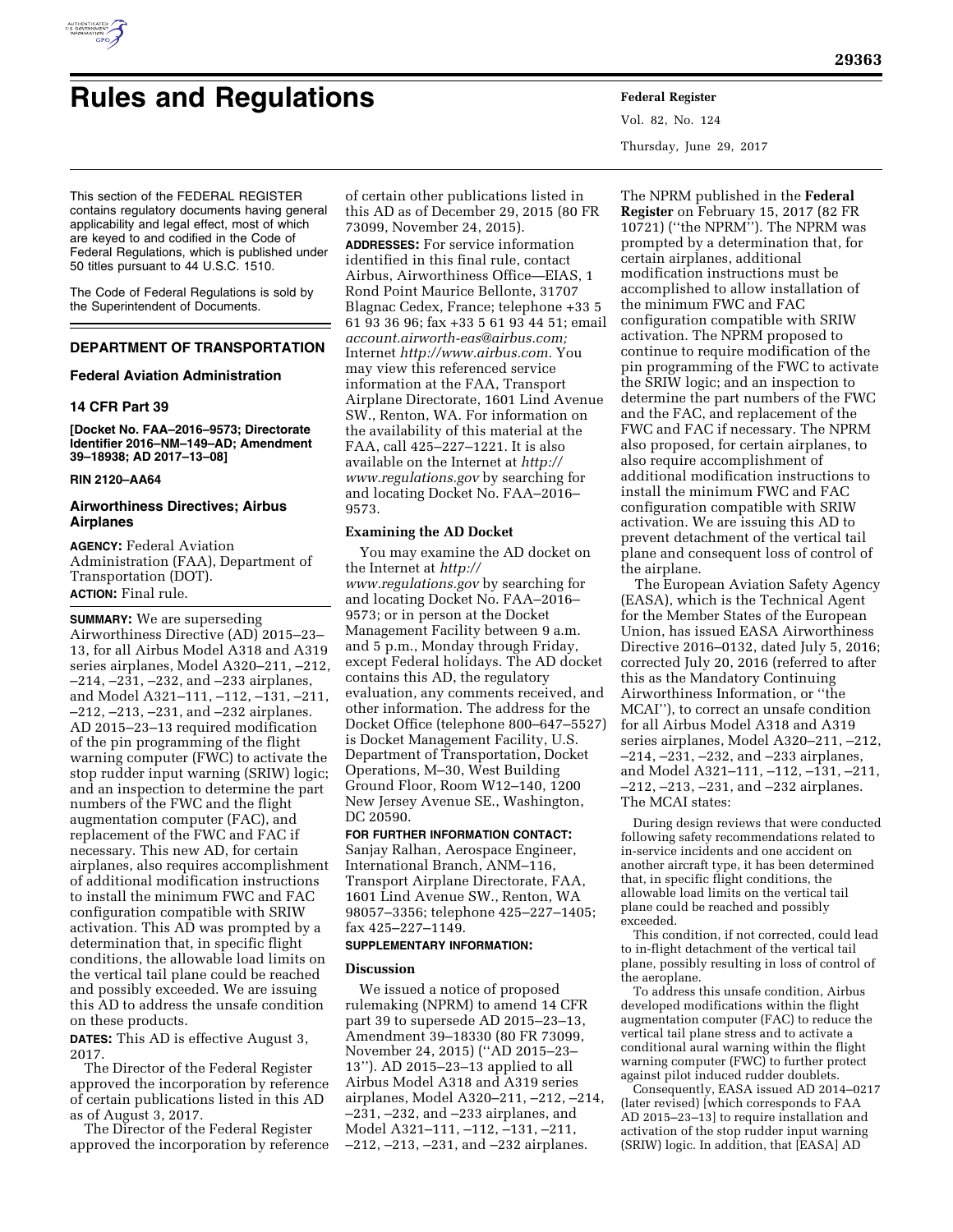required upgrades of the FAC and FWC, to introduce the SRIW logic and SRIW aural capability, respectively. After modification, the [EASA] AD prohibited (re)installation of certain Part Number (P/N) FWC and FAC.

Since EASA AD 2014–0217R1 was issued, Airbus made available additional modification instructions that, for certain aeroplanes, must be accomplished to allow installation of the minimum FWC and FAC configuration compatible with SRIW activation.

For the reasons described above, this [EASA] AD retains the requirements of EASA AD 2014–0217R1, which is superseded, and includes reference to modification instructions, which must be accomplished on certain aeroplanes.

This [EASA] AD is republished to remove a typographical error in Appendix 1 [of the EASA AD].

You may examine the MCAI in the AD docket on the Internet at *[http://](http://www.regulations.gov) [www.regulations.gov](http://www.regulations.gov)* by searching for and locating Docket No. FAA–2016– 9573.

#### **Comments**

We gave the public the opportunity to participate in developing this AD. The following presents the comments received on the NPRM and the FAA's response to each comment.

#### **Request for Technical Details**

Mr. Geoffrey Barrance stated that the public disclosure in the NPRM did not provide sufficient technical details and disclosure relative to the unsafe condition; and that, presumably, the actions required by this proposed AD are to improve the protection provided by the SRIW logic. Mr. Barrance noted that the purpose of publication in the **Federal Register** is to provide public disclosure. We infer the commenter is requesting that we provide additional technical details.

We do not agree with the commenter's request. The technical details associated with correcting the unsafe condition were already provided in the previously published AD, AD 2015–23–13. That AD and all service information that was incorporated by reference in AD 2015– 23–13 is posted on the public docket in the Federal Docket Management System and is available on the Internet at *[http://](http://www.regulations.gov)  [www.regulations.gov](http://www.regulations.gov)* by searching for and locating Docket No. FAA–2015– 0251. This superseding AD only mandates accomplishment of additional modification instructions to ensure design compatibility. We have not revised this AD in this regard.

# **Request for Review of Design Approval Process and Compliance Time Determination**

Mr. Geoffrey Barrance asserted that this rulemaking action is a result of

failure of design, development, oversight and approval processes at the EASA and the FAA. Mr. Barrance asserted that the FAA must do a comprehensive review of these processes and evaluate the extent that the flying public has been exposed to risks due to delayed processes in releasing this AD.

We do not agree with Mr. Geoffrey Barrance's comments. Mr. Barrance has submitted no data to substantiate his claims. This rulemaking action simply supersedes a previous AD in order to mandate accomplishment of additional modification instructions to ensure design compatibility. Furthermore, we and our bilateral partner, EASA, work closely with Airbus to ensure that design solutions are certificated based on applicable airworthiness regulations prior to mandating those solutions to mitigate safety risks. We also ensure that all appropriate instructions and parts are available at the appropriate time to comply with AD requirements. As a component of our safety management system, we continuously evaluate our certification system and procedures and improve them when problems are found. We have not revised this AD in this regard.

# **Request for Compliance Time Review**

The Air Line Pilots Association, International (ALPA) stated that it agrees with the NPRM, but requested that we revisit the compliance timeframe to ensure it is aligned with the intent of the AD.

The EASA has determined the compliance times based on the overall risk to the fleet, including the severity of the failure and the likelihood of the failure's occurrence. The FAA and EASA worked with Airbus to ensure that all appropriate action(s) are taken at appropriate times to mitigate the risk to the fleet. We have not changed this AD in this regard.

# **Request for Correction of Typographical Error**

Jetblue Airways (Jetblue) requested that we correct a typographical error in paragraph (i)(10) of the NPRM. Jetblue stated that it should be ''FWC H2–F7,'' not ''FWC H–F7.''

We agree with the commenter's request and have revised this AD accordingly.

## **Request for an Alternative Method of Compliance (AMOC)**

Jetblue requested that we include an AMOC for FWC standard H2–F9D (P/N 350E053021818) in this AD.

We do not agree to include an AMOC in this AD because certain later

approved parts are already addressed in paragraph (l) of this AD. To clarify, FWCs approved after March 5, 2015, are an approved method of compliance with the requirements of paragraph (h) or (j) of this AD, provided the requirements specified in paragraphs  $(l)(1)$  and  $(l)(2)$ of this AD are met. We have not changed this AD in this regard.

#### **Conclusion**

We reviewed the available data, including the comments received, and determined that air safety and the public interest require adopting this AD with the change described previously and minor editorial changes. We have determined that these changes:

• Are consistent with the intent that was proposed in the NPRM for correcting the unsafe condition; and

• Do not add any additional burden upon the public than was already proposed in the NPRM.

# **Related Service Information Under 1 CFR Part 51**

Airbus has issued Service Bulletin A320–22–1480, Revision 02, dated March 30, 2015, and Service Bulletin A320–22–1480, Revision 03, dated October 13, 2015. This service information describes procedures for modifying the pin programming to activate the SRIW logic. These documents are distinct due to editorial revisions.

Airbus has also issued the following service information. The service information describes procedures for replacing FWCs and FACs. These documents are distinct since they apply to different airplane configurations and software packages.

• Airbus Service Bulletin A320–22– 1375, dated January 15, 2014.

• Airbus Service Bulletin A320–22– 1427, Revision 05, including Appendix 01, dated November 24, 2014.

• Airbus Service Bulletin A320–22– 1447, Revision 03, dated April 21, 2015.

• Airbus Service Bulletin A320–22– 1454, dated February 12, 2014.

• Airbus Service Bulletin A320–22– 1461, Revision 07, including Appendix

01, dated March 23, 2015. • Airbus Service Bulletin A320–22–

1502, dated November 14, 2014.

• Airbus Service Bulletin A320–22– 1539, Revision 01, dated February 24, 2016.

• Airbus Service Bulletin A320–22– 1553, dated March 21, 2016.

• Airbus Service Bulletin A320–22– 1554, dated April 19, 2016.

• Airbus Service Bulletin A320–31– 1414, Revision 03, dated September 15,

2014. This service information is reasonably available because the interested parties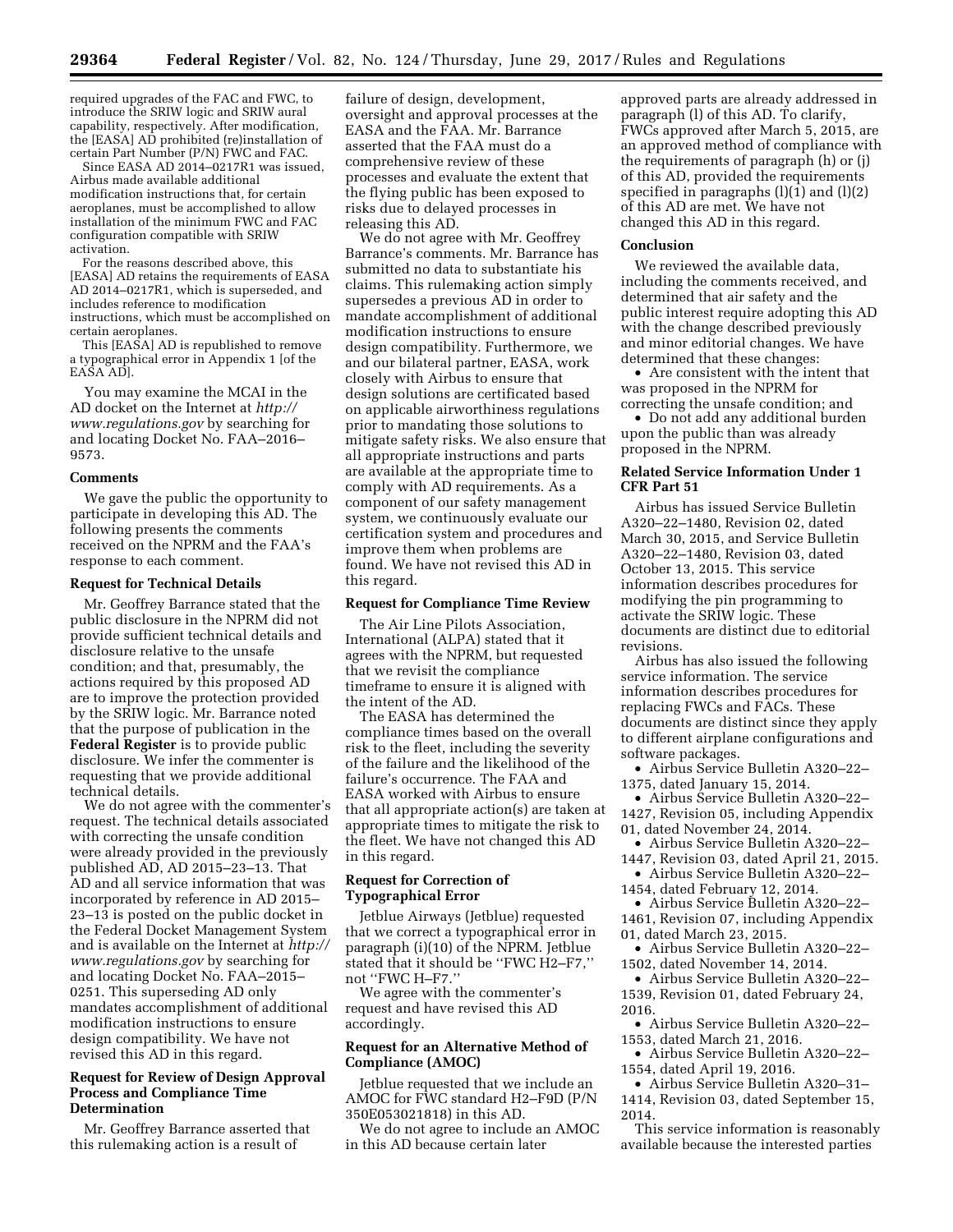have access to it through their normal course of business or by the means identified in the **ADDRESSES** section.

# **Costs of Compliance**

We estimate that this AD will affect 1,032 airplanes of U.S. registry.

The actions required by AD 2015–23– 13, and retained in this AD take about 3 work-hours per product, at an average labor rate of \$85 per work-hour. Based on these figures, the estimated cost of the actions that are required by AD 2015–23–13 is \$255 per product.

We also estimate that it would take about 3 work-hours per product to comply with the basic requirements of this AD. The average labor rate is \$85 per work-hour. Based on these figures, we estimate the cost of this AD on U.S. operators to be \$263,160, or \$255 per product.

In addition, we estimate that any necessary follow-on actions will take about 6 work-hours (3 work-hours for an FWC and 3 work-hours for an FAC), and require parts costing \$88,000 (FAC), for a cost of \$88,510 per product. We have no way of determining the number of aircraft that might need these actions.

#### **Authority for This Rulemaking**

Title 49 of the United States Code specifies the FAA's authority to issue rules on aviation safety. Subtitle I, section 106, describes the authority of the FAA Administrator. ''Subtitle VII: Aviation Programs,'' describes in more detail the scope of the Agency's authority.

We are issuing this rulemaking under the authority described in ''Subtitle VII, Part A, Subpart III, Section 44701: General requirements.'' Under that section, Congress charges the FAA with promoting safe flight of civil aircraft in air commerce by prescribing regulations for practices, methods, and procedures the Administrator finds necessary for safety in air commerce. This regulation is within the scope of that authority because it addresses an unsafe condition that is likely to exist or develop on products identified in this rulemaking action.

#### **Regulatory Findings**

We determined that this AD will not have federalism implications under Executive Order 13132. This AD will not have a substantial direct effect on the States, on the relationship between the national government and the States, or on the distribution of power and responsibilities among the various levels of government.

For the reasons discussed above, I certify that this AD:

1. Is not a ''significant regulatory action'' under Executive Order 12866;

2. Is not a ''significant rule'' under the DOT Regulatory Policies and Procedures (44 FR 11034, February 26, 1979);

3. Will not affect intrastate aviation in Alaska; and

4. Will not have a significant economic impact, positive or negative, on a substantial number of small entities under the criteria of the Regulatory Flexibility Act.

#### **List of Subjects in 14 CFR Part 39**

Air transportation, Aircraft, Aviation safety, Incorporation by reference, Safety.

# **Adoption of the Amendment**

Accordingly, under the authority delegated to me by the Administrator, the FAA amends 14 CFR part 39 as follows:

# **PART 39—AIRWORTHINESS DIRECTIVES**

■ 1. The authority citation for part 39 continues to read as follows:

**Authority:** 49 U.S.C. 106(g), 40113, 44701.

# **§ 39.13 [Amended]**

■ 2. The FAA amends § 39.13 by removing Airworthiness Directive (AD) 2015–23–13, Amendment 39–18330 (80 FR 73099, November 24, 2015), and adding the following new AD:

**2017–13–08 Airbus:** Amendment 39–18938; Docket No. FAA–2016–9573; Directorate Identifier 2016–NM–149–AD.

#### **(a) Effective Date**

This AD is effective August 3, 2017.

#### **(b) Affected ADs**

This AD replaces AD 2015–23–13, Amendment 39–18330 (80 FR 73099, November 24, 2015) (''AD 2015–23–13'').

#### **(c) Applicability**

This AD applies to the airplanes identified in paragraphs (c)(1) through (c)(4) of this AD, certificated in any category, all manufacturer serial numbers.

(1) Airbus Model A318–111, –112, –121, and –122 airplanes.

(2) Airbus Model A319–111, –112, –113, –114, –115, –131, –132, and –133 airplanes.

(3) Airbus Model A320–211, –212, –214, –231, –232, and –233 airplanes.

(4) Airbus Model A321–111, –112, –131, –211, –212, –213, –231, and –232 airplanes.

#### **(d) Subject**

Air Transport Association (ATA) of America Code 22, Auto Flight; 31, Instruments.

#### **(e) Reason**

This AD was prompted by a determination that, in specific flight conditions, the allowable load limits on the vertical tail plane could be reached and possibly

exceeded. Exceeding allowable load limits could result in detachment of the vertical tail plane. We are issuing this AD to prevent detachment of the vertical tail plane and consequent loss of control of the airplane.

# **(f) Compliance**

Comply with this AD within the compliance times specified, unless already done.

#### **(g) Retained Pin Programming Modification, With New Service Information**

This paragraph restates the requirements of paragraph (g) of AD 2015–23–13, with new service information. Within 48 months after December 29, 2015 (the effective date of AD 2015–23–13), modify the pin programming to activate the stop rudder input warning (SRIW) logic, in accordance with the Accomplishment Instructions of Airbus Service Bulletin A320–22–1480, Revision 02, dated March 30, 2015; or Airbus Service Bulletin A320–22–1480, Revision 03, dated October 13, 2015. As of the effective date of this AD, use only Airbus Service Bulletin A320–22–1480, Revision 03, dated October 13, 2015.

#### **(h) Retained Inspection To Determine Part Numbers (P/Ns), Flight Warning Computer (FWC) and Flight Augmentation Computer (FAC) Replacement, With New Replacement Part Numbers**

This paragraph restates the requirements of paragraph (h) of AD 2015–23–13, with new replacement part numbers. Prior to or concurrently with the actions required by paragraph (g) of this AD: Inspect the part numbers of the FWC and the FAC installed on the airplane. If any FWC or FAC having a part number identified in paragraph (h)(1) or (h)(2) of this AD, as applicable, is installed on an airplane, prior to or concurrently with the actions required by paragraph (g) of this AD, replace all affected FWCs and FACs with a unit having a part number identified in figure 1 to paragraph (h)(3) of this AD, in accordance with the Accomplishment Instructions of the applicable Airbus service information specified in paragraph (i) of this AD. As of the effective date of this AD, use only figure 1 to paragraph (h)(3) of this AD to identify the replacement part numbers.

(1) Paragraphs  $(h)(1)(i)$  through  $(h)(1)(xvi)$ of this AD identify FWCs having part numbers that are non-compatible with the SRIW activation required by paragraph (g) of this AD.

(i) 350E017238484 (H1–D1). (ii) 350E053020303 (H2–E3). (iii) 350E016187171 (C5). (iv) 350E053020404 (H2–E4). (v) 350E017248685 (H1–D2). (vi) 350E053020606 (H2–F2). (vii) 350E017251414 (H1–E1). (viii) 350E053020707 (H2–F3). (ix) 350E017271616 (H1–E2). (x) 350E053021010 (H2–F3P). (xi) 350E018291818 (H1–E3CJ). (xii) 350E053020808 (H2–F4). (xiii) 350E018301919 (H1–E3P). (xiv) 350E053020909 (H2–F5). (xv) 350E018312020 (H1–E3Q). (xvi) 350E053021111 (H2–F6). (xvii) 350E053020202 (H2–E2).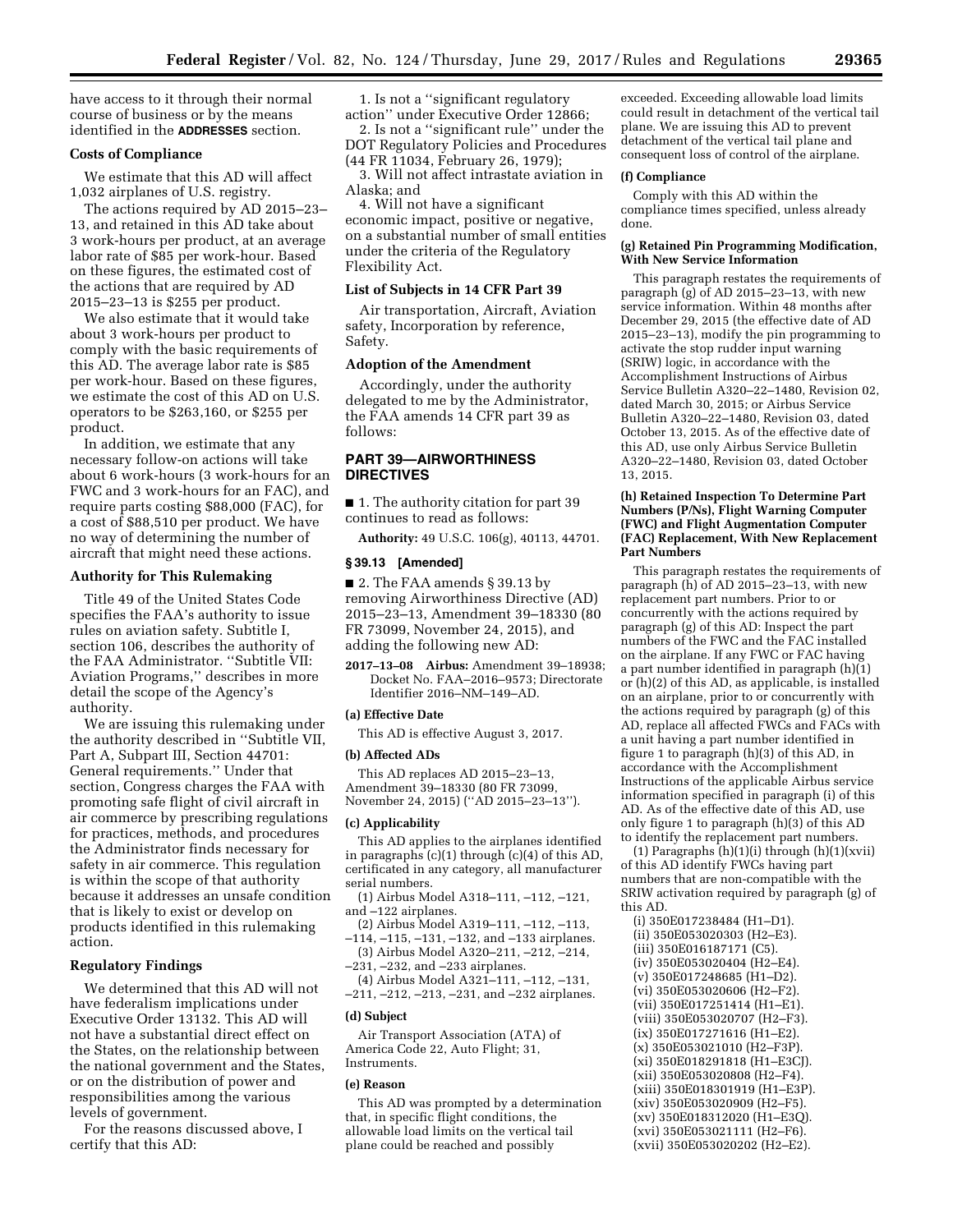| $(2)$ Paragraphs $(h)(2)(i)$ through          | (xii) B397BAM0515.   | (xxviii) B397AAM0509.                        |
|-----------------------------------------------|----------------------|----------------------------------------------|
| (h)(2)(xxxiv) of this AD identify FACs having | (xiii) B397AAM0404.  | (xxix) B397BAM0510.                          |
| part numbers that are non-compatible with     | (xiv) B397BAM0406.   | (xxx) B397CAM0101.                           |
| the SRIW activation required by paragraph     | (xv) B397BAM0616.    | (xxxi) B397AAM0510.                          |
| $(g)$ of this AD.                             | (xvi) B397AAM0405.   | (xxxii) B397BAM0511.                         |
| $(i)$ B397AAM0202.                            | (xvii) B397BAM0407.  | (xxxiii) B397CAM0102.                        |
| (ii) B397BAM0101.                             | (xviii) B397BAM0617. | (xxxiv) Soft P/N G2856AAA01 installed on     |
| (iii) B397BAM0512.                            | (xix) B397AAM0506.   | hard P/N C13206AA00.                         |
| $(iv)$ B397AAM0301.                           | (xx) B397BAM0507.    | (3) As of the effective date of this AD,     |
| $(v)$ B397BAM0202.                            | (xxi) B397BAM0618.   | figure 1 to paragraph $(h)(3)$ of this AD    |
| (vi) B397BAM0513.                             | (xxii) B397AAM0507.  | identifies the FACs and FWCs having the      |
| (vii) B397AAM0302.                            | (xxiii) B397BAM0508. |                                              |
| (viii) B397BAM0203.                           | (xxiv) B397BAM0619.  | part numbers that are compatible with SRIW   |
| $(ix)$ B397BAM0514.                           | (xxv) B397AAM0508.   | activation required by paragraph (g) of this |
| $(x)$ B397AAM0303.                            | (xxvi) B397BAM0509.  | AD.                                          |
| (xi) B397BAM0305.                             | (xxvii) B397BAM0620. | BILLING CODE 4910-13-P                       |

# Figure 1 to Paragraph (h)(3) of this AD - FWC and FAC installation compatible with activation of SRIW

|                                                                               | Aeroplane Configuration |                     |                  |                     |                  |                     |                  |  |
|-------------------------------------------------------------------------------|-------------------------|---------------------|------------------|---------------------|------------------|---------------------|------------------|--|
|                                                                               | A318                    | A319                |                  | A320                |                  | A321                |                  |  |
|                                                                               | Without<br>Sharklet     | Without<br>Sharklet | With<br>Sharklet | Without<br>Sharklet | With<br>Sharklet | Without<br>Sharklet | With<br>Sharklet |  |
| FAC P/N B397BAM0621<br>$(621 \text{ hard B})$                                 | <b>CFM</b>              | X                   | NC.              | X                   | <b>NC</b>        | x                   | NC.              |  |
| FAC P/N B397BAM0622<br>$(622 \text{ hard } B)$                                | <b>CFM</b>              | X                   | <b>CFM</b>       | <b>NC</b>           | X                | x                   | <b>NC</b>        |  |
| FAC P/N B397BAM0623<br>$(623 \text{ hard } B)$                                | <b>CFM</b>              | X                   | X                | x                   | X                | х                   | X                |  |
| FAC P/N B397BAM0624<br>$(624 \text{ hard B})$                                 | X                       | X                   | x                | X                   | x                | x                   | X                |  |
| FAC soft P/N G2856AAA02<br>installed on hard P/N<br>C13206AA00 (CAA02 hard C) | <b>CFM</b>              | X                   | X                | X                   | X                | x                   | X                |  |
| FAC soft P/N G2856AAA03<br>installed on hard P/N<br>C13206AA00 (CAA03 hard C) | X                       | X                   | X                | X                   | X                | x                   | X                |  |
| FAC soft P/N G2856AAA04<br>installed on hard P/N<br>C13206AA00 (CAA04 hard C) | X                       | X                   | X                | X                   | X                | x                   | X                |  |
| FWC P/N 350E053021212<br>$(H2-F7)$                                            | x                       | X                   | X                | x                   | X                | x                   | X                |  |
| FWC P/N 350E053021313<br>$(H2-F8P)$                                           | X                       | Х                   | x                | x                   | X                | x                   | X                |  |
| FWC P/N 350E053021414<br>$(H2-F8)$                                            | X                       | X                   | X                | х                   | X                | x                   | X                |  |

'X' mean that the FAC / FWC is compatible with any engine installation for that aeroplane model. 'CFM' mean that the FAC / FWC is compatible with CFM engine installation for that aeroplane

model.

'NC' mean that the FAC / FWC is not compatible with that aeroplane configuration.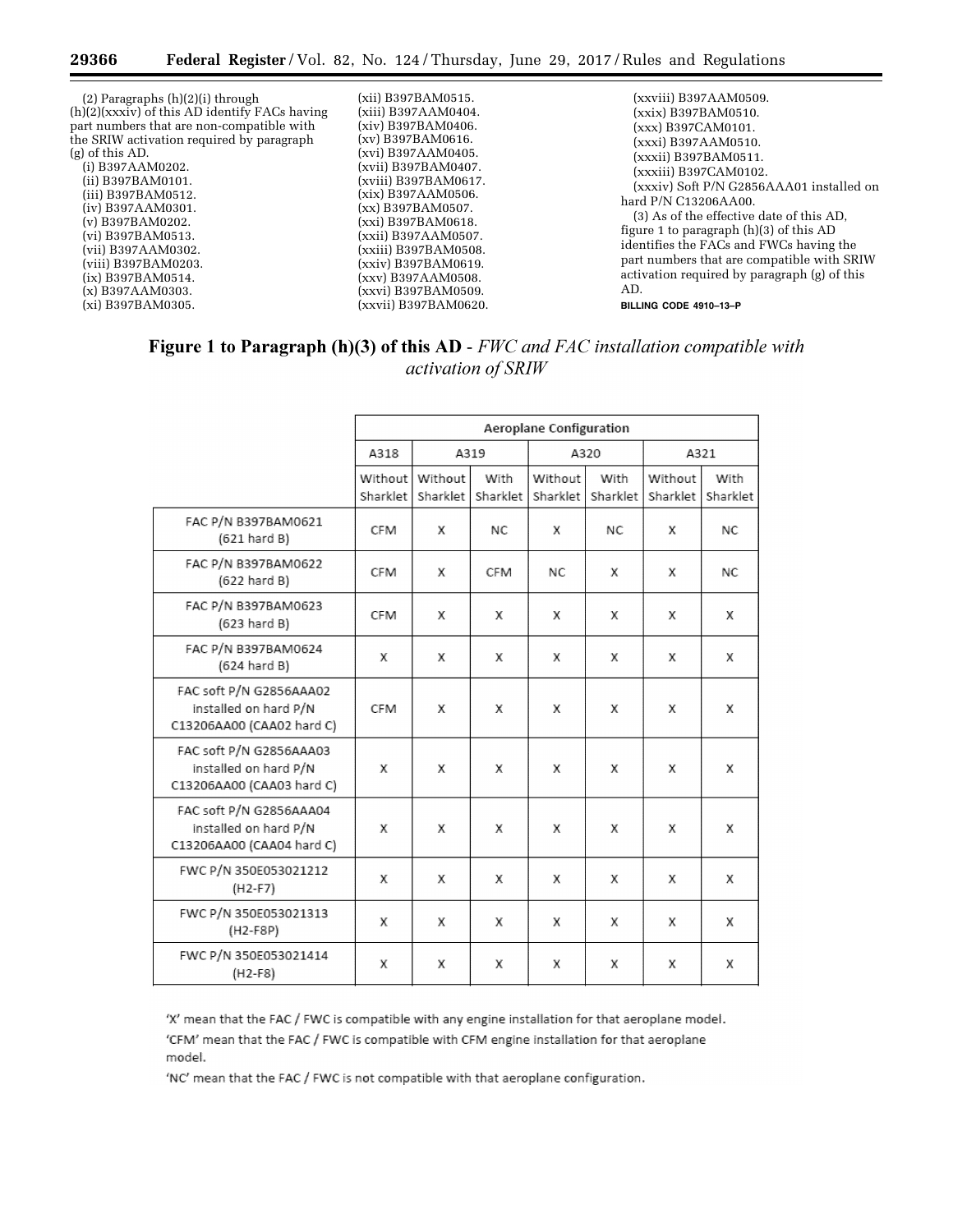#### **BILLING CODE 4910–13–C**

#### **(i) Retained Service Information for Actions Required by Paragraph (h) of This AD, With New Service Information**

This paragraph restates the requirements of paragraph (i) of AD 2015–23–13, with new service information. Do the actions required by paragraph (h) of this AD in accordance with the Accomplishment Instructions of the applicable Airbus service information specified in paragraphs (i)(1) through (i)(10) of this AD.

(1) Airbus Service Bulletin A320–22–1375, dated January 15, 2014 (FAC 621 hard B).

(2) Airbus Service Bulletin A320–22–1427, Revision 05, including Appendix 01, dated November 24, 2014 (FAC 622 hard B).

(3) Airbus Service Bulletin A320–22–1447, Revision 03, dated April 21, 2015 (FAC CAA02 hard C).

(4) Airbus Service Bulletin A320–22–1454, dated February 12, 2014 (FAC CAA02).

(5) Airbus Service Bulletin A320–22–1461, Revision 07, including Appendix 01, dated March 23, 2015 (FAC 623 hard B).

(6) Airbus Service Bulletin A320–22–1502, dated November 14, 2014 (FAC CAA02).

(7) Airbus Service Bulletin A320–22–1539, Revision 01, dated February 24, 2016 (FAC CAA03).

(8) Airbus Service Bulletin A320–22–1553, dated March 21, 2016 (FAC B624).

(9) Airbus Service Bulletin A320–22–1554, dated April 19, 2016 (FAC CAA03).

(10) Airbus Service Bulletin A320–31– 1414, Revision 03, dated September 15, 2014 (FWC H2–F7).

#### **(j) Retained Exclusion From Actions Required by Paragraphs (g) and (h) of This AD, With No Changes**

This paragraph restates the requirements of paragraph (j) of AD 2015–23–13, with no changes. An airplane on which Airbus Modification 154473 has been embodied in production is excluded from the requirements of paragraphs (g) and (h) of this AD, provided that within 30 days after December 29, 2015 (the effective date of AD 2015–23–13), an inspection of the part numbers of the FWC and the FAC installed on the airplane is done to determine that no FWC having a part number listed in paragraph (h)(1) of this AD, and no FAC having a part number listed in paragraph (h)(2) of this AD, has been installed on that airplane since date of manufacture. A review of airplane maintenance records is acceptable in lieu of this inspection if the part numbers of the FWC and FAC can be conclusively determined from that review. If any FWC or FAC having a part number identified in paragraph (h)(1) or (h)(2) of this AD, as applicable, is installed on a post Airbus Modification 154473 airplane: Within 30 days after December 29, 2015, do the replacement required by paragraph (h) of this AD.

#### **(k) Retained Parts Installation Prohibitions, With New Requirements**

This paragraph restates the parts installation prohibitions specified in paragraph (k) of AD 2015–23–13, with new requirements.

(1) After modification of an airplane as required by paragraphs (g), (h), or (j) of this AD: Do not install on that airplane any FWC having a part number listed in paragraph (h)(1) of this AD or any FAC having a part number listed in paragraph (h)(2) of this AD.

(2) For an airplane that does not have a FWC having a part number listed in paragraph  $(h)(1)$  of this AD and does not have a FAC having a part number listed in paragraph  $(h)(2)$  of this AD: As of the effective date of this AD, do not install a FWC having a part number listed in paragraph  $(h)(1)$  of this AD or a FAC having a part number listed in paragraph (h)(2) of this AD.

#### **(l) Retained Later Approved Parts, With a Different Effective Date**

This paragraph restates the requirements of paragraph (l) of AD 2015–23–13, with a different effective date. Installation of a version (part number) of the FWC or FAC approved after March 5, 2015 (the effective date of European Aviation Safety Agency (EASA) AD 2014–0217R1), is an approved method of compliance with the requirements of paragraph (h) or (j) of this AD, provided the requirements specified in paragraphs  $(l)(1)$  and  $(l)(2)$  of this AD are met.

(1) The version (part number) must be approved by the Manager, International Branch, ANM–116, Transport Airplane Directorate, FAA; or EASA; or Airbus's EASA Design Organization Approval (DOA).

(2) The installation must be accomplished using a method approved by the Manager, International Branch, ANM–116, Transport Airplane Directorate, FAA; or EASA; or Airbus's EASA DOA.

#### **(m) Credit for Previous Actions**

(1) This paragraph restates the credit provided by paragraph (m)(1) of AD 2015– 23–13. This paragraph provides credit for actions required by paragraph (g) of this AD, if those actions were performed before December 29, 2015 (the effective date of AD 2015–23–13) using the service information specified in paragraphs  $(m)(1)(i)$  or  $(m)(1)(ii)$ of this AD.

(i) Airbus Service Bulletin A320–22–1480, dated July 9, 2014.

(ii) Airbus Service Bulletin A320–22–1480, Revision 01, dated February 6, 2015.

(2) This paragraph restates the credit provided by paragraph (m)(2) of AD 2015– 23–13. This paragraph provides credit for actions required by paragraph (i) of this AD, if those actions were performed before December 29, 2015 (the effective date of AD 2015–23–13) using the applicable Airbus service information identified in paragraphs  $(m)(2)(i)$  through  $(m)(2)(xviii)$  of this AD.

(i) Airbus Service Bulletin A320–22–1427, dated January 25, 2013.

(ii) Airbus Service Bulletin A320–22–1427, Revision 01, dated July 30, 2013.

(iii) Airbus Service Bulletin A320–22– 1427, Revision 02, dated October 14, 2013.

- (iv) Airbus Service Bulletin A320–22– 1427, Revision 03, dated November 8, 2013.
- (v) Airbus Service Bulletin A320–22–1427, Revision 04, dated February 11, 2014.
- (vi) Airbus Service Bulletin A320–22– 1447, dated October 18, 2013.
- (vii) Airbus Service Bulletin A320–22– 1447, Revision 01, dated September 18, 2014. (viii) Airbus Service Bulletin A320–22–
- 1447, Revision 02, dated December 2, 2014.
- (ix) Airbus Service Bulletin A320–22– 1461, dated October 31, 2013.
- (x) Airbus Service Bulletin A320–22–1461, Revision 01, dated February 25, 2014.
- (xi) Airbus Service Bulletin A320–22–
- 1461, Revision 02, dated April 30, 2014. (xii) Airbus Service Bulletin A320–22–
- 1461, Revision 03, dated July 17, 2014. (xiii) Airbus Service Bulletin A320–22–
- 1461, Revision 04, dated September 15, 2014. (xiv) Airbus Service Bulletin A320–22–
- 1461, Revision 05, dated November 13, 2014. (xv) Airbus Service Bulletin A320–22–
- 1461, Revision 06, dated January 21, 2015.
- (xvi) Airbus Service Bulletin A320–31– 1414, dated December 19, 2012.
- (xvii) Airbus Service Bulletin A320–31– 1414, Revision 01, dated March 21, 2013.
- (xviii) Airbus Service Bulletin A320–31– 1414, Revision 02, dated July 30, 2013.

(3) This paragraph provides credit for actions required by paragraph (i) of this AD, if those actions were performed before the effective date of this AD using Airbus Service Bulletin A320–22–1539, dated December 28, 2015.

#### **(n) Other FAA AD Provisions**

The following provisions also apply to this AD:

(1) *Alternative Methods of Compliance (AMOCs):* The Manager, International Branch, ANM–116, Transport Airplane Directorate, FAA, has the authority to approve AMOCs for this AD, if requested using the procedures found in 14 CFR 39.19. In accordance with 14 CFR 39.19, send your request to your principal inspector or local Flight Standards District Office, as appropriate. If sending information directly to the International Branch, send it to the attention of the person identified in paragraph (o)(2) of this AD. Information may be emailed to: *[9-ANM-116-AMOC-](mailto:9-ANM-116-AMOC-REQUESTS@faa.gov)[REQUESTS@faa.gov.](mailto:9-ANM-116-AMOC-REQUESTS@faa.gov)* 

(i) Before using any approved AMOC, notify your appropriate principal inspector, or lacking a principal inspector, the manager of the local flight standards district office/ certificate holding district office.

(ii) AMOCs approved previously for AD 2015–23–13, are approved as AMOCs for the corresponding provisions of this AD.

(2) *Contacting the Manufacturer:* As of the effective date of this AD, for any requirement in this AD to obtain corrective actions from a manufacturer, the action must be accomplished using a method approved by the Manager, International Branch, ANM– 116, Transport Airplane Directorate, FAA; or the EASA; or Airbus's EASA DOA. If approved by the DOA, the approval must include the DOA-authorized signature.

(3) *Required for Compliance (RC):* If any service information contains procedures or tests that are identified as RC, those procedures and tests must be done to comply with this AD; any procedures or tests that are not identified as RC are recommended. Those procedures and tests that are not identified as RC may be deviated from using accepted methods in accordance with the operator's